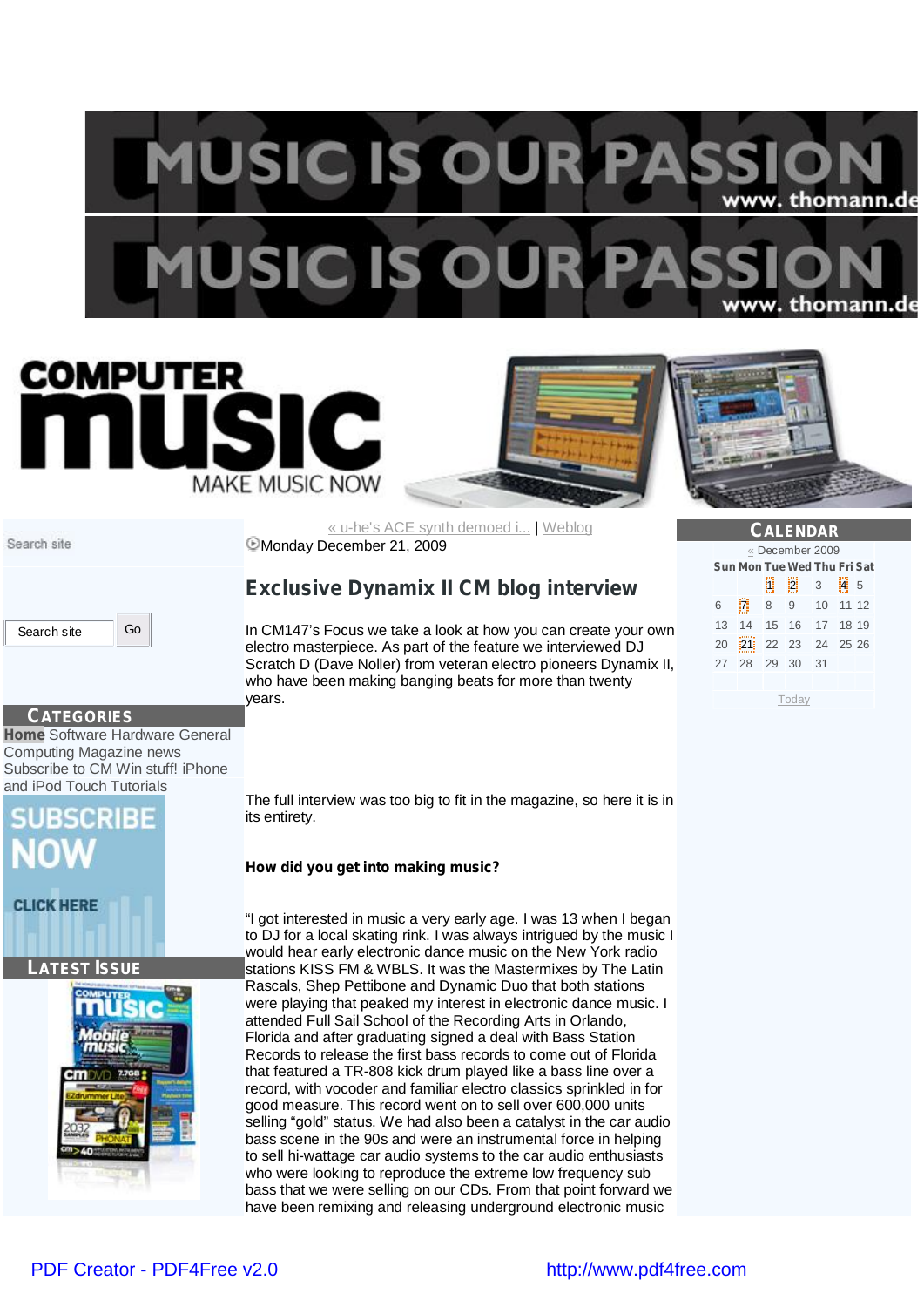### **NEWS FEEDS**

All What is RSS?

**LINKS**

Beginners' tutorials CM Facebook Group CM cover wallpapers CM forum CM iPhone app CM mag sampler CM newsletter CM tutorials Contact CM Disc Problems? Subscribe to CM Future Music Guitar Techniques **Guitarist** Rhythm Total Guitar

### and touring the world for well over a decade as Dynamix II."

**What your tips are for compressing, EQing and generally working with 808 kicks and subs?**

"We start by EQing out the unnecessary bottom end that steals valuable headroom. The de facto Miami bass TR-808 kick has a sweet spot at 60 Hz so we begin to roll off below 50 Hz. Lately we've been using an SPL Transient Designer to bring out punchy attacks on our drums and it works great for 808 kick as well. We always add subtle amounts of distortion/saturation for added tone on our subs so they can be heard on smaller speakers, not just massive club systems.

The other 808 sounds are all sweetened up by varying degrees of EQ/saturation and layered to taste. We'll often add additional drum sounds to thicken up their overall punch with various use of HP and LP filters until the magic happens and it all sits in the mix.

Hint: have a track up on your DAW with a mastered song off a current CD to do an A / B comparison against. This is the most valuable lesson I can teach because you can constantly filter and tweak sounds all day into varying versions of the original sound which could all sound great but until you compare your music against a mastered song how will you truly know if your song has enough punch, warm low end or if it is getting way to bright without a point of reference?"

**How did Dynamix II become involved with the Togu Audio Line TAL-Vocoder project?**

"Necessity truly is the mother of invention.

I wound up meeting Patrick Kunz from Togu Audio Line by fate. I had contacted him to report a bug in the way his TAL Bassline (a VSTi emulation of the Roland SH-101) was handling portamento. This reporting back to Patrick lead on to a few tweaks to the filter section of the TAL Bassline. I have a real SH-101 that I have used for years so I was able to do all the testing and reporting back via emails and attached audio examples.

The TAL Bassline could potentially replace one of my pieces of hardware gear for shows, so I thought to myself if I could convince him to make a vocoder to replace my SVC-350 this would be fantastic. I told him of my live rig, explained my credentials and offered to make some patches for it and put together the English operating manual. After a few more emails we came to the end result. A clone of my live rig's vocoder section. The SH-101 and SVC-350 could finally rest after all those years of abuse on the road. They now sit where they belong, in the Dynamix II Studio. Patrick had made my vocoder rig into a VSTi/FX that had incorporated the TAL Bassline as its instrument in carrier source, but he didn't stop there, he also made it able to accept routing of other synths as carriers too. This took the TAL Vocoder to another level because it wouldn't be locked into a specific sound.

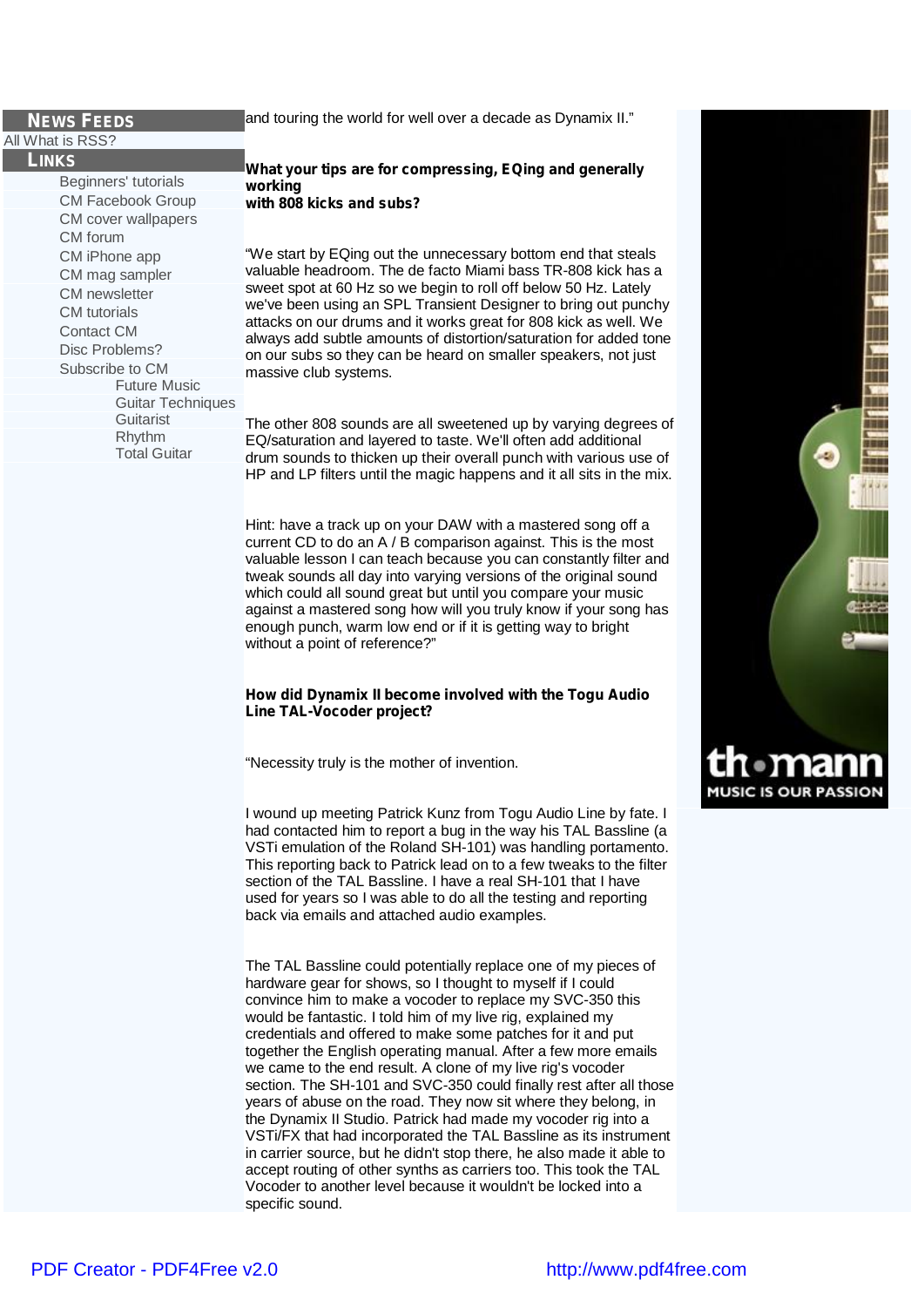After a month or so of testing and reporting back and forth I found myself staring at the TAL vocoder in utter awe, the same way a caveman would marvel at the sight of a Bic lighter. I remember thinking to myself "At last, no more hauling my SVC-350 vocoder through airplane terminal checkpoints" (insert huge sigh of relief here). Any artist who travels knows and loathes this drill. You present your gear (which looks like a bomb) to the airport security officer who hates his job and you. He escorts you and your gear over to a special line to place it into a machine that checks your hardware for any sign of explosives to make sure they are flight safe. Then you have to repack your gear back into their cases and proceed to the next checkpoint line (usually about a mile long). So you can imagine how overjoyed I was when I first saw it on my monitor. The only thing I could say that made me happier was hearing the sound it produced. The TAL Vocoder is amazing and the programmer is an insane genius! Did i mention that it is a *free* plug-in?"

TAL-Vocoder by Togu Audio Line

**Do you have any tips for getting a good vocoder sound?**

"When I am live and testing the vocoder at sound check I make the sound of the letter "S" as I slowly bring up the vocoder output level until I can hear it to make certain that it is not going to feedback. Some people tend to get to far back from the mic. You almost have to have it as close as possible to avoid feedback issues in a live situation. The stronger your signal in the better. Remember saturation is your friend and to over-pronounce your syllables."

**What you think of current music software/hardware?**

"I am completely blown away an amazed on a daily basis. The amount of audio DSP development is astounding. The current music software we use has completely replaced a museum's worth of audio gear and best of all no servicing analogue synths ever again! LOL! I used to have Preston Smith of RTISC service my analogue gear over the years. There was always downtime and long waits while various small micro components were located and installed. For example I used to have a Memorymoog that was constantly breaking down. Now I have a Memory Moon to replace my Memory Moog by [www.memorymoon.com.](http://www.memorymoon.com.) No drifting unstable oscillators, no repair bills, and the patches all saved with my song to be recalled years later for future remixes.

**What stuff do you use for production these days?**

"We use software from NI, Synapse, Ableton, Digidesign, Ohm Force, TAL Audio, IK Multimedia and Propellerhead Software. We sculpt our sounds in NI's Reaktor and sometimes pull out an old synths or VSTi for source material as well. I find myself constantly pulling up my Ohm Force plug-ins to destroy/crush sound and love their Symptohm Melohman. As for hardware, I use Sonic Core Scope Platform for my primary audio card and I also use UAD. Scott Weiser uses UAD all plugs, SSL Duende, ATCxi



Send me your track